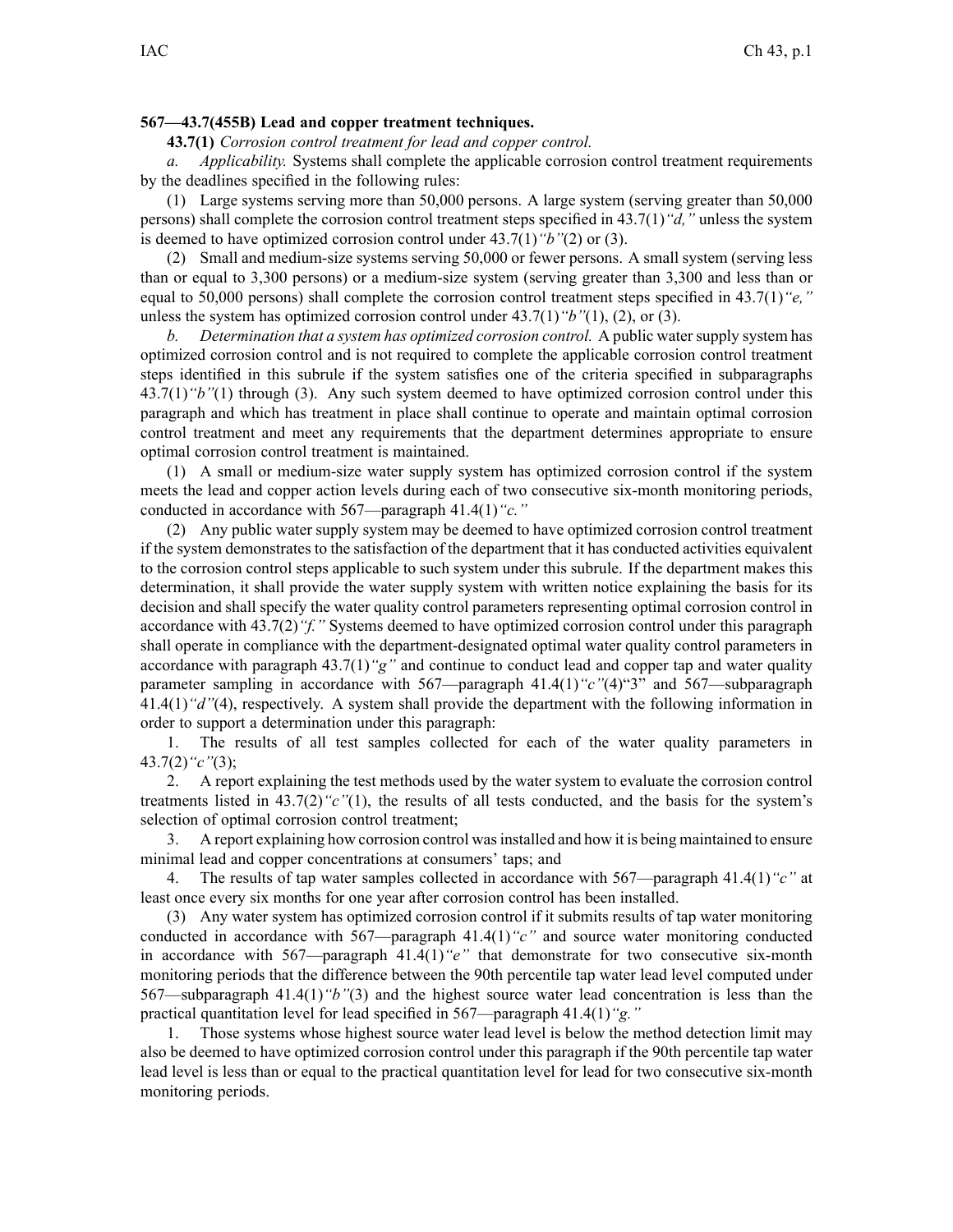2. Any water system deemed to have optimized corrosion control in accordance with this paragraph shall continue monitoring for lead and copper at the tap no less frequently than once every three calendar years using the reduced number of sites specified in 567—subparagraph 41.4(1)*"c"*(3) and collecting the samples at times and locations specified in 567—paragraph 41.4(1)*"c"*(4)"4," fourth bulleted paragraph.

3. Any water system deemed to have optimized corrosion control pursuan<sup>t</sup> to this paragraph shall notify the department in writing pursuan<sup>t</sup> to 567—subparagraph 42.4(2)*"a"*(3) of any change in treatment or the addition of <sup>a</sup> new source. The department may require any such system to conduct additional monitoring or to take other action the department deems appropriate to ensure that the system maintains minimal levels of corrosion in the distribution system.

Unless a system meets the copper action level, it is not deemed to have optimized corrosion control under this paragraph and shall implement corrosion control treatment pursuan<sup>t</sup> to 43.7(1)*"b"*(3)"5."

5. Any system triggered into corrosion control because it is no longer deemed to have optimized corrosion control under this paragraph shall implement corrosion control treatment in accordance with the deadlines in paragraph 43.7(1)*"e."* Any such large system shall adhere to the schedule specified in that paragraph for medium-size systems, with the time periods for completing each step being triggered by the date the system is no longer deemed to have optimized corrosion control under this paragraph.

*c. Requirements to recommence corrosion control steps.* Any small or medium-size water system that is required to complete the corrosion control steps due to its exceedance of the lead or copper action level may cease completing the treatment steps whenever the system meets both action levels during each of two consecutive monitoring periods conducted pursuan<sup>t</sup> to 567—paragraph 41.4(1)*"c"* and submits the results to the department. If any such water system thereafter exceeds the lead or copper action level during any monitoring period, the system shall recommence completion of the applicable treatment steps, beginning with the first treatment step which was not previously completed in its entirety. The department may require <sup>a</sup> system to repea<sup>t</sup> treatment steps previously completed by the system when it is determined by the department that this is necessary to implement properly the treatment requirements of this rule. The department will notify the system in writing of such <sup>a</sup> determination and explain the basis for its decision. The requirement for any small or medium-size system to implement corrosion control treatment steps in accordance with 43.7(1)*"e"* (including systems deemed to have optimized corrosion control under 43.7(1)*"b"*(1)) is triggered whenever any small or medium-size system exceeds the lead or copper action level.

*d. Treatment steps and deadlines for large systems.* Except as provided in 43.7(1)*"b"*(2) or (3), large systems shall complete the following corrosion control treatment steps (described in the referenced portions of 43.7(1)*"b,"* subrule 43.7(2), and 567—paragraphs 41.4(1)*"c"* and *"d"*) by the dates indicated below.

(1) Step 1. The system shall conduct initial monitoring pursuan<sup>t</sup> to 567—paragraph 41.4(1)*"c"*(4)"1" and 567—paragraph 41.4(1)*"d"*(2) during two consecutive six-month monitoring periods by January 1, 1993.

(2) Step 2. The system shall complete corrosion control studies pursuan<sup>t</sup> to 43.7(2)*"c"* by July 1, 1994.

(3) Step 3. The department will designate optimal corrosion control treatment within six months of receiving the corrosion control study results (by January 1, 1995).

(4) Step 4. The system shall install optimal corrosion control treatment by January 1, 1997.

(5) Step 5. The system shall complete follow-up sampling pursuan<sup>t</sup> to 567—paragraph 41.4(1)*"c"*(4)"2" and 567—paragraph 41.4(1)*"d"*(3) by January 1, 1998.

(6) Step 6. The department will review installation of treatment and designate optimal water quality control parameters pursuan<sup>t</sup> to 43.7(2)*"f"* by July 1, 1998.

(7) Step 7. The system shall operate in compliance with optimal water quality control parameters delineated by the department and continue to conduct tap sampling.

*e. Treatment steps and deadlines for small and medium-size systems.* Except as provided in 43.7(2), small and medium-size systems shall complete the following corrosion control treatment steps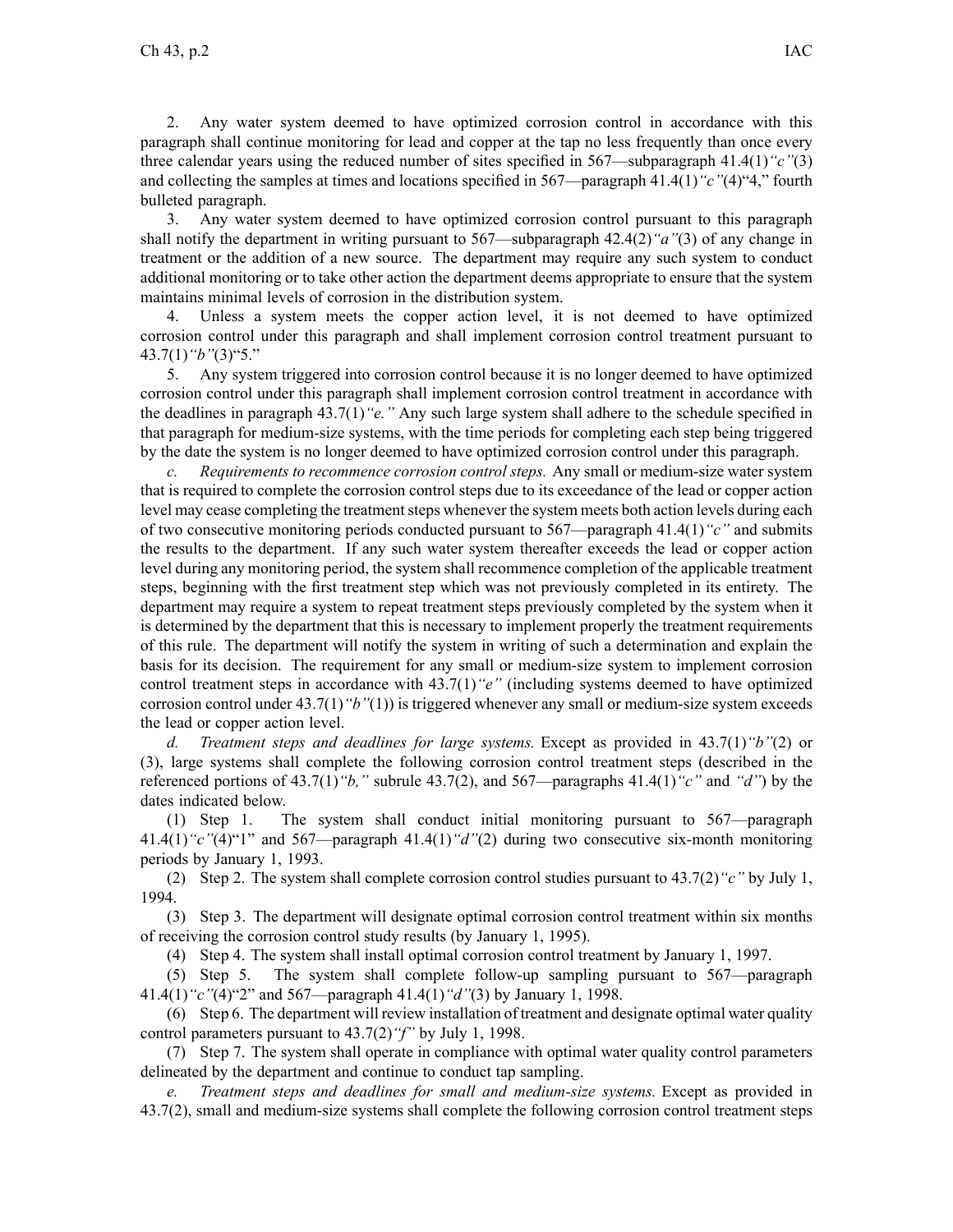(described in subrule 43.7(2) and 567—paragraphs 41.4(1)*"c"* and *"d"*) by the indicated time periods listed below.

(1) Step 1. The system shall conduct initial tap sampling pursuan<sup>t</sup> to 567—paragraph 41.4(1)*"c"*(4)"1" and 567—paragraph 41.4(1)*"d"*(2) until the system either exceeds the lead or copper action level or becomes eligible for reduced monitoring under 567—paragraph 41.4(1)*"c"*(4)"4." A system exceeding the lead or copper action level shall recommend optimal corrosion control treatment under 43.7(2)*"a"* within six months after it exceeds one of the action levels.

(2) Step 2. Within 12 months after <sup>a</sup> system exceeds the lead or copper action level, the department may require the system to perform corrosion control studies under 43.7(2)*"b."* If the system is not required to perform such studies, the department will specify optimal corrosion control treatment under 43.7(2)*"d"* as follows: for medium-size systems, within 18 months after such system exceeds the lead or copper action level, and, for small systems, within 24 months after such system exceeds the lead or copper action level.

(3) Step 3. If <sup>a</sup> system isrequired to perform corrosion controlstudies under Step 2, the system shall complete the studies (under 43.7(2)*"c"*) within 18 months after such studies are required to commence.

(4) Step 4. If the system has performed corrosion control studies under Step 2, the department will designate optimal corrosion control treatment under 43.7(2)*"d"* within six months after completion of Step 3.

(5) Step 5. The system shall install optimal corrosion control treatment under 43.7(2)*"e"* within 24 months after such treatment is designated.

(6) Step 6. The system shall complete follow-up sampling pursuan<sup>t</sup> to 567—paragraph 41.4(1)*"c"*(4)"2" and 567—paragraph 41.4(1)*"d"*(3) within 36 months after optimal corrosion control treatment is designated.

(7) Step 7. The department will review the system's installation of treatment and designate optimal water quality control parameters pursuan<sup>t</sup> to 43.7(2)*"f"* within six months after completion of Step 6.

(8) Step 8. The system shall operate in compliance with the department*-*designated optimal water quality control parameters under 43.7(2)*"f"* (and continue to conduct tap sampling as per 567—paragraph 41.4(1)*"c"*(4)"3" and 567—paragraph 41.4(1)*"d"*(4)).

**43.7(2)** *Description of corrosion control treatment requirements.* Each public water supply system shall complete the corrosion control treatment requirements described below which are applicable to such systems under  $43.7(1)$ .

*a. Public water supply system recommendation regarding corrosion control treatment.* Based upon the results of lead and copper tap monitoring and water quality parameter monitoring, small and medium-size water systems exceeding the lead or copper action level shall recommend installation of one or more of the corrosion control treatments listed in 43.7(2)*"c"* which the system believes constitute optimal corrosion control for that system. The department may require the system to conduct additional water quality parameter monitoring in accordance with 567—paragraph 41.4(1)*"d"*(2) to assist in reviewing the system's recommendation.

*b. Department decision to require studies of corrosion control treatment (applicable to small and medium-size systems).* The department may require any small or medium-size system that exceeds the lead or copper action level to perform corrosion control studies under 43.7(2)*"c"* to identify optimal corrosion control treatment for the system.

*c. Performance of corrosion control studies.*

(1) Any public water supply system performing corrosion control studies shall evaluate the effectiveness of each of the following treatments and, if appropriate, combinations of the following treatments to identify the optimal corrosion control treatment: alkalinity and pH adjustment; calcium hardness adjustment; and the addition of a phosphate or silicate-based corrosion inhibitor at a concentration sufficient to maintain an effective residual concentration in all test tap samples.

(2) The water system shall evaluate each of the corrosion control treatments using either pipe rig/loop tests, metal coupon tests, partial-system tests, or analyses based on documented analogous treatments with other systems of similar size, water chemistry and distribution system configuration.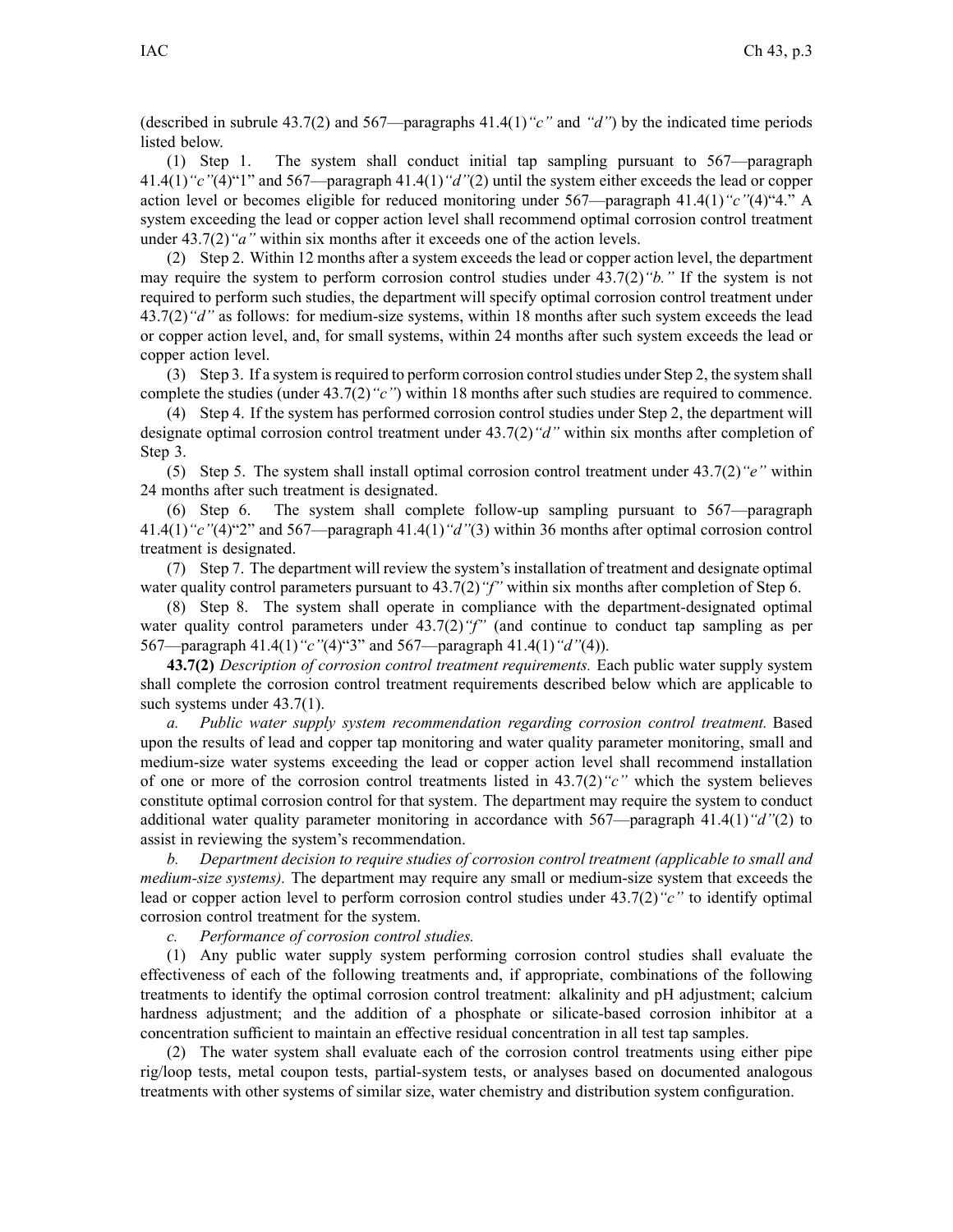(3) The public water supply system shall measure the following water quality parameters in any tests conducted under this paragraph before and after evaluating the corrosion control treatments listed above:

- 1. Lead;
- 2. Copper;
- 3. pH;
- 4. Alkalinity;
- 5. Calcium;
- 6. Conductivity;
- 7. Orthophosphate (when an inhibitor containing <sup>a</sup> phosphate compound is used);
- 8. Silicate (when an inhibitor containing <sup>a</sup> silicate compound is used);
- 9. Water temperature.

(4) The public water supply system shall identify all chemical or physical constraints that limit or prohibit the use of <sup>a</sup> particular corrosion control treatment and outline such constraints with the following: data and documentation showing that <sup>a</sup> particular corrosion control treatment has adversely affected other water treatment processes when used by another water system with comparable water quality characteristics; or data and documentation demonstrating that the water system has previously attempted to evaluate <sup>a</sup> particular corrosion control treatment and has found that the treatment is ineffective or adversely affects other water quality treatment processes.

(5) The water system shall evaluate the effect of the chemicals used for corrosion control treatment on other water quality treatment processes.

(6) On the basis of an analysis of the data generated during each evaluation, the water system shall recommend in writing to the department the treatment option that the corrosion control studies indicate constitutes optimal corrosion control treatment for that system. The water system shall provide <sup>a</sup> rationale for its recommendation along with all supporting documentation required by 43.7(2)*"c"*(1) through (5).

*d. Department designation of optimal corrosion control treatment.*

(1) Based upon consideration of available information including, where applicable, studies performed under 43.7(2)*"c"* and <sup>a</sup> system's recommended treatment alternative, the department will either approve the corrosion control treatment option recommended by the public water supply system, or designate alternative corrosion control treatment(s) from among those listed in 43.7(2)*"c."* The department will consider the effects that additional corrosion control treatment will have on water quality parameters and on other water quality treatment processes (when designating optimal corrosion control treatment).

(2) The department will notify the public water supply system of its decision on optimal corrosion control treatment in writing and explain the basis for this determination. If the department requests additional information to aid its review, the public water supply system shall provide the information.

*e. Installation of optimal corrosion control.* Each public watersupply system shall properly install and operate throughout its distribution system the optimal corrosion control treatment designated under 43.7(2)*"d."*

*f. Department review of treatment and specification of optimal water quality control parameters.*

(1) The department will evaluate the results of all lead and copper tap samples and water quality parameter samples submitted by the public water supply system and determine whether the system has properly installed and operated the optimal corrosion control treatment designated in 43.7(2)*"d."* Upon reviewing the results of tap water and water quality parameter monitoring by the public water supply system, both before and after the system installs optimal corrosion control treatment, the department will designate the following:

1. A minimum value or <sup>a</sup> range of values for pH measured at each entry point to the distribution system;

2. A minimum pH value, measured in all tap samples. Such value shall be equal to or greater than 7.0 unless meeting <sup>a</sup> pH level of 7.0 is not technologically feasible or is not necessary for the public water supply system to optimize corrosion control;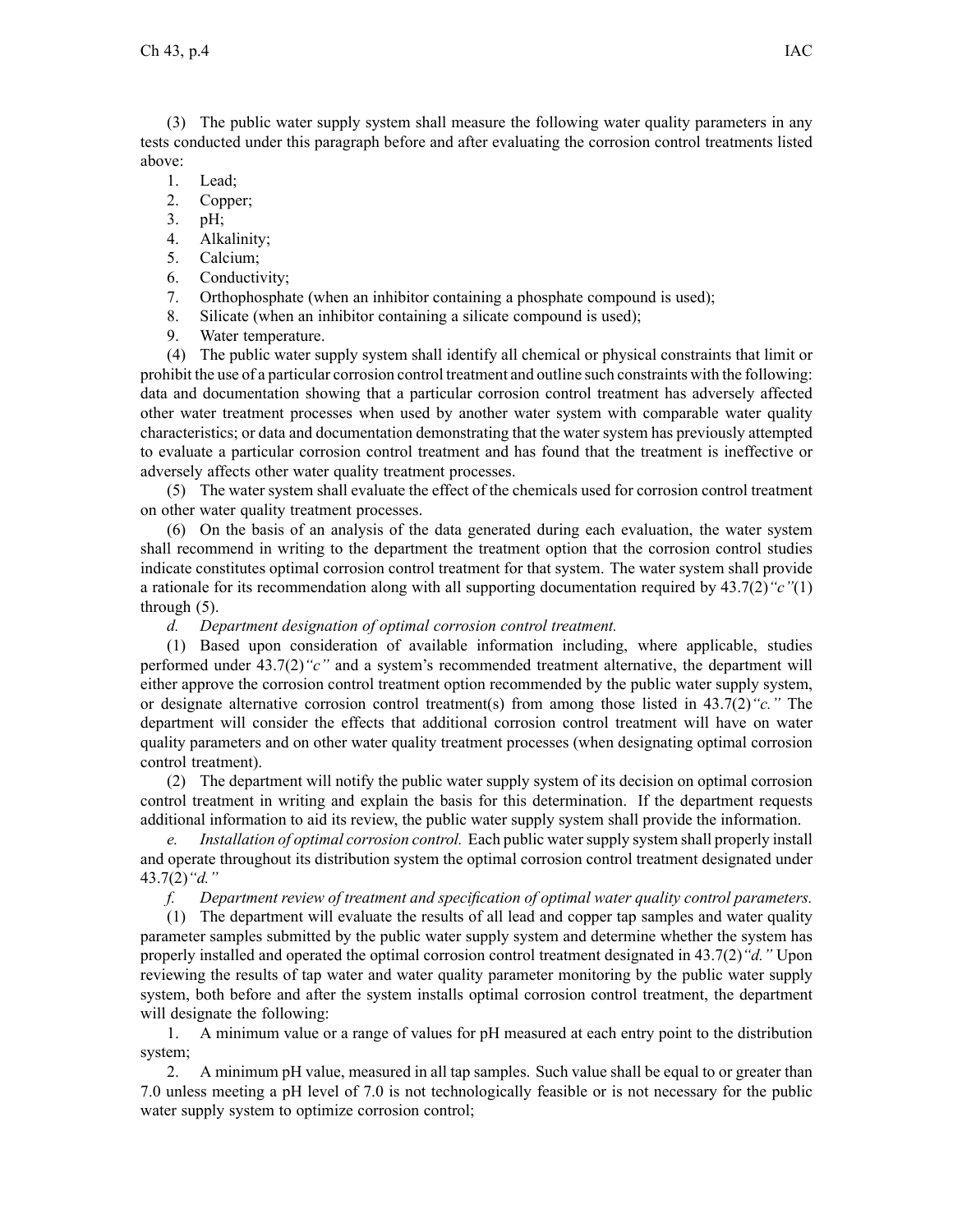3. If <sup>a</sup> corrosion inhibitor is used, <sup>a</sup> minimum concentration or <sup>a</sup> range of concentrations for the inhibitor, measured at each entry point to the distribution system and in all tap samples, necessary to form <sup>a</sup> passivating film on the interior walls of the pipes of the distribution system;

If alkalinity is adjusted as part of optimal corrosion control treatment, a minimum concentration or <sup>a</sup> range of concentrations for alkalinity, measured at each entry point to the distribution system and in all tap samples; or

5. If calcium carbonate stabilization is used as par<sup>t</sup> of corrosion control, <sup>a</sup> minimum concentration or <sup>a</sup> range of concentrations for calcium, measured in all tap samples.

(2) The values for the applicable water quality control parameters listed above shall be those which reflect optimal corrosion control treatment for the public water supply system. The department may designate values for additional water quality control parameters determined by the department to reflect optimal corrosion control for the system. The department will notify the system in writing of these determinations and explain the basis for its decisions.

*g. Continued operation with optimized corrosion control and water quality parameter monitoring compliance determination.* All systems optimizing corrosion control shall continue to operate and maintain optimal corrosion control treatment, including maintaining water quality parameters at or above minimum values or within ranges designated by the department under paragraph 43.7(2)*"f,"* in accordance with this paragraph for all samples collected under 567—subparagraphs 41.4(1)*"d"*(4) through (6). Compliance with the requirements of this paragraph shall be determined every six months, as specified under 567—subparagraph 41.4(1)*"d"*(4). A water system is out of compliance with the requirements of this paragraph for <sup>a</sup> six-month period if it has excursions for any department-specified parameter on more than nine days during the period. An excursion occurs whenever the daily value for one or more of the water quality parameters measured at <sup>a</sup> sampling location is below the minimum value or outside the range designated by the department. Daily values are calculated as follows. The department has the discretion to invalidate results of obvious sampling errors from this calculation.

(1) On days when more than one measurement for the water quality parameter is collected at the sampling location, the daily value shall be the average of all results collected during the day regardless of whether they are collected through continuous monitoring, grab sampling, or <sup>a</sup> combination of both.

(2) On days when only one measurement for the water quality parameter is collected at the sampling location, the daily value shall be the result of that measurement.

(3) On days when no measurement is collected for the water quality parameter at the sampling location, the daily value shall be the daily value calculated on the most recent day on which the water quality parameter was measured at the sample site.

*h. Modification of department treatment decisions.* A determination of the optimal corrosion control treatment under 43.7(2)*"d"* or optimal water quality control parameters under 43.7(2)*"f"* may be modified. A reques<sup>t</sup> for modification by <sup>a</sup> public water supply system or other interested party shall be in writing, explain why the modification is appropriate, and provide supporting documentation. The department may modify its determination when it concludes that such change is necessary to ensure that the public water supply system continues to optimize corrosion control treatment. A revised determination will be made in writing, which will set forth the new treatment requirements, explain the basis for the decision, and provide an implementation schedule for completing the treatment modifications.

**43.7(3)** *Source water treatment requirements.* Public water supply systems shall complete the applicable source water monitoring and treatment requirements, as described in the referenced portions of 43.7(3)*"b,"* and in 567—paragraphs 41.4(1)*"c"* and *"e,"* by the following deadlines.

*a. Deadlines for completing source water treatment steps.*

(1) Step 1. A public water supply system exceeding the lead or copper action level shall complete lead and copper source water monitoring under 567—paragraph 41.4(1)*"e"*(2) and make <sup>a</sup> written treatment recommendation to the department within six months after exceeding the lead or copper action level.

(2) Step 2. The department will make <sup>a</sup> determination regarding source water treatment pursuan<sup>t</sup> to 43.7(3)*"b"*(2) within six months after submission of monitoring results under Step 1.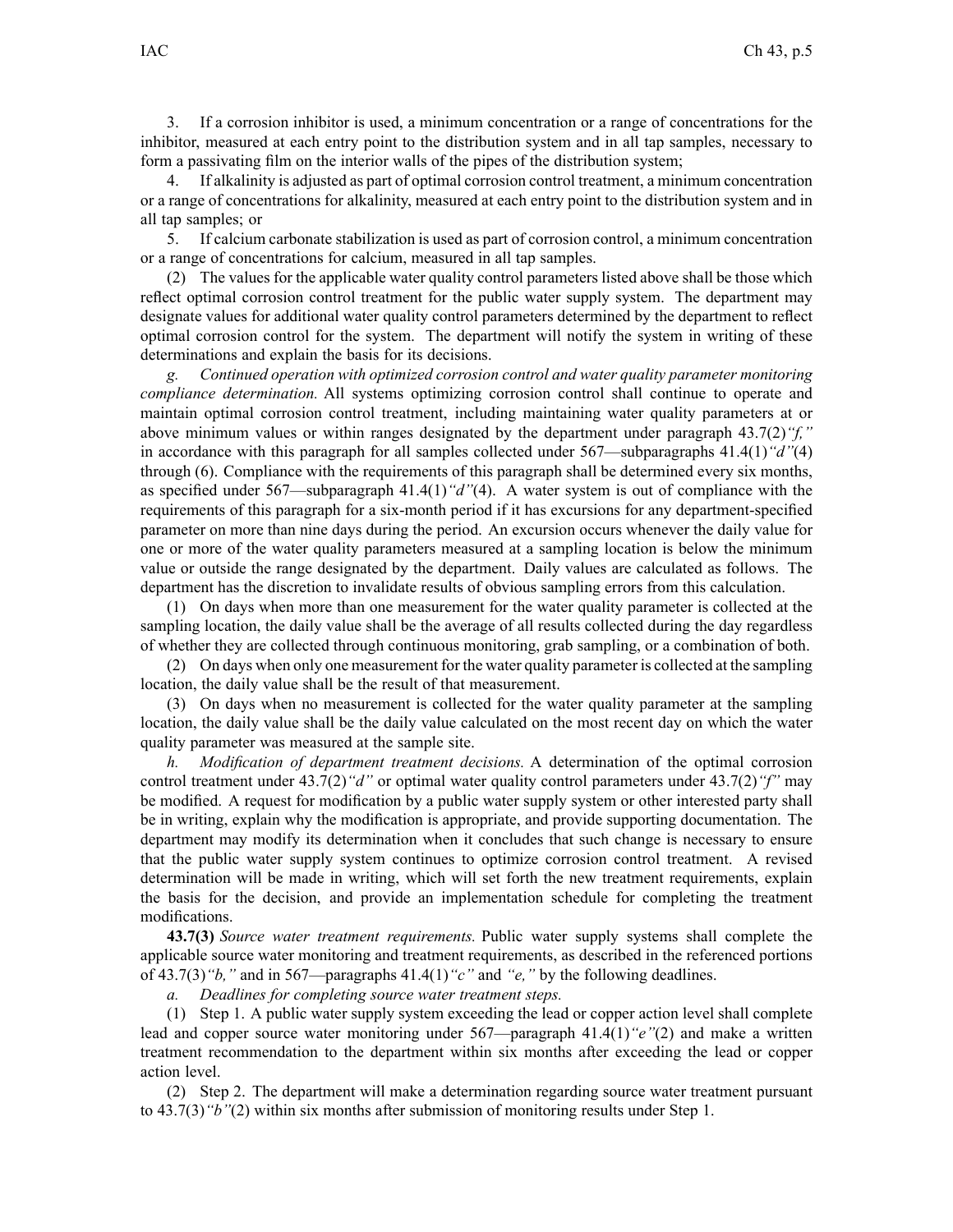(3) Step 3. If installation ofsource water treatment isrequired, the system shall install the treatment pursuan<sup>t</sup> to 43.7(3)*"b"*(3) within 24 months after completion of Step 2.

(4) Step 4. The public water supply system shall complete follow-up tap water monitoring under 567—paragraph 41.4(1)*"c"*(4)"2" and source water monitoring under 567—paragraph 41.4(1)*"e"*(3) within 36 months after completion of Step 2.

(5) Step 5. The department will review the system's installation and operation of source water treatment and specify maximum permissible source water levels under 43.7(3)*"b"*(4) within six months after completion of Step 4.

(6) Step 6. The public water supply system shall operate in compliance with the specified maximum permissible lead and copper source water levels under 43.7(3)*"b"*(4) and continue source water monitoring pursuan<sup>t</sup> to 567—paragraph 41.4(1)*"e"*(4).

*b. Description of source water treatment requirements.*

(1) System treatment recommendation. Any system which exceeds the lead or copper action level shall recommend in writing to the department the installation and operation of one of the source water treatments listed in 43.7(3)*"b"*(2). A system may recommend that no treatment be installed based upon <sup>a</sup> demonstration that source water treatment is not necessary to minimize lead and copper levels at users' taps.

(2) Source water treatment determinations. The department will complete an evaluation of the results of all source water samples submitted by the public water supply system to determine whether source water treatment is necessary to minimize lead or copper levels in water delivered to users' taps. If the department determines that treatment is needed, the department will require installation and operation of the source water treatment recommended by the public water supply system or require the installation and operation of another source water treatment from among the following: ion exchange, reverse osmosis, lime softening or coagulation/filtration. If the department requests additional information to aid in its review, the water system shall provide the information by the date specified in its request. The department will notify the system in writing of its determination and set forth the basis for its decision.

(3) Installation of source water treatment. Public water supply systems shall properly install and operate the source water treatment designated by the department under 43.7(3)*"b"*(2).

(4) Department review of source water treatment and specification of maximum permissible source water levels. The department will review the source water samples taken by the water supply system both before and after the system installs source water treatment and determine whether the public water supply system has properly installed and operated the designated source water treatment. Based upon its review, the department will designate maximum permissible lead and copper concentrations for finished water entering the distribution system. Such levels shall reflect the contaminant removal capability of the treatment (properly operated and maintained). The department will notify the public water supply system in writing and explain the basis for its decision.

(5) Continued operation and maintenance. Each public water supply system shall maintain lead and copper levels below the maximum permissible concentrations designated by the department at each sampling point monitored in accordance with 567—paragraph 41.4(1)*"e."* The system is out of compliance with this paragraph if the level of lead or copper at any sampling point is greater than the maximum permissible designated concentration.

(6) Modification of source water treatment decisions. The department may modify its determination of the source water treatment under 43.7(3)*"b"*(6), or maximum permissible lead and copper concentrations for finished water entering the distribution system under 43.7(3)*"b"*(4). A reques<sup>t</sup> for modification by <sup>a</sup> public water supply system or other interested party shall be in writing, explain why the modification is appropriate, and provide supporting documentation. The department may modify its determination where it concludes that such change is necessary to ensure that the system continues to minimize lead and copper concentrations in source water. A revised determination will be made in writing, set forth the new treatment requirements, explain the basis for the decision, and provide an implementation schedule for completing the treatment modifications.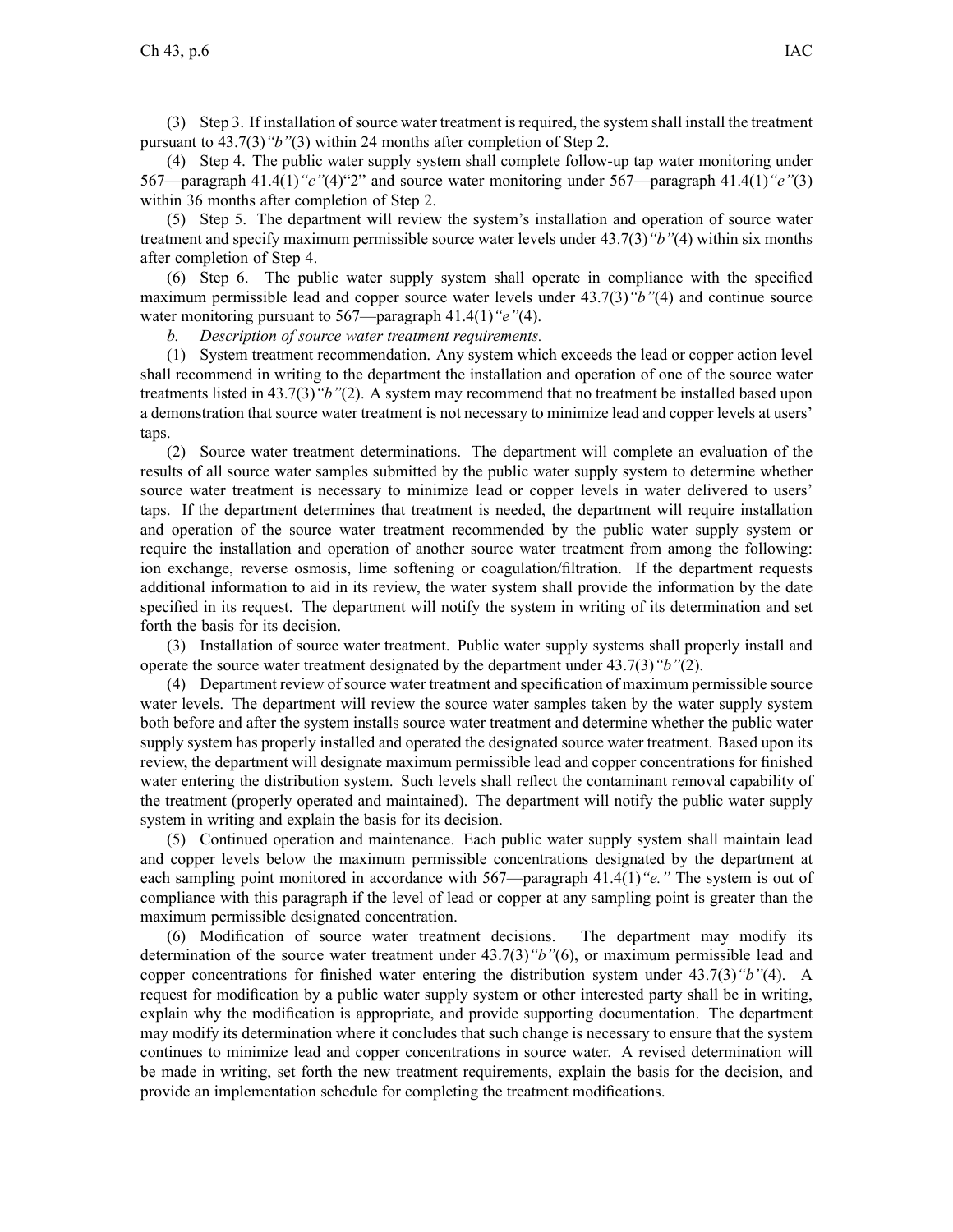## **43.7(4)** *Lead service line replacement requirements.*

*a. Applicability.* Public water supply systems that fail to meet the lead action level in tap samples taken pursuan<sup>t</sup> to 567—paragraph 41.4(1)*"c"*(4)"2" after installing corrosion control or source water treatment (whichever sampling occurs later) shall replace lead service lines in accordance with the requirements of this subrule. If <sup>a</sup> system is in violation of 43.7(1) and 43.7(3) for failure to install source water or corrosion control treatment, the department may require the system to commence lead service line replacement under this subrule after the date by which the system was required to conduct monitoring under 567—paragraph 41.4(1) "c"(4) <sup>or</sup>2" has passed.

*b. Lead service line replacement schedule.* A public water supply system shall replace annually at least 7 percen<sup>t</sup> of the initial number of lead service lines in its distribution system. The initial number of lead service lines is the number of lead lines in place at the time the replacement program begins. The system shall identify the initial number of lead service lines in its distribution system, including an identification of the portion(s) owned by the system, based upon <sup>a</sup> materials evaluation, including the evaluation required under 567—paragraph 41.4(1)*"c"*(1), and relevant legal authorities regarding the portion owned by the system such as contracts and local ordinances. The first year of lead service line replacement shall begin on the date the action level was exceeded in tap sampling referenced in 43.7(4)*"a."*

*c. Exemption to lead service line replacement requirement.* A public water supply system is not required to replace an individual lead service line if the lead concentration in all service line samples from that line, taken pursuan<sup>t</sup> to 567—paragraph 41.4(1)*"c"*(2)"3," is less than or equal to 0.015 mg/L.

*d. Lead service line replacement requirements.* A water system shall replace that portion of the lead service line that it owns. In cases where the system does not own the entire lead service line, the system shall notify the owner of the line, or the owner's authorized agent, that the system will replace the portion of the service line that it owns and shall offer to replace the owner's portion of the line. A system is not required to bear the cost of replacing the privately owned portion of the line, nor is it required to replace the privately owned portion of the line where the owner chooses not to pay the cost of replacing the privately owned portion of the line, or where replacing the privately owned portion would be precluded by state, local, or common law. A water system that does not replace the entire length of the service line shall complete the following tasks.

(1) Notification of residents. At least 45 days prior to commencing with the partial replacement of <sup>a</sup> lead service line, the water system shall provide to the resident(s) of all buildings served by the line notice explaining that the resident(s) may experience <sup>a</sup> temporary increase of lead levels in their drinking water, along with guidance on measures consumers may take to minimize their exposure to lead. The department may allow the water system to provide this notice less than 45 days prior to commencing partial lead service line replacement where such replacement is in conjunction with emergency repairs. In addition, the water system shall inform the resident(s) served by the line that the system will, at the system's expense, collect from each partially replaced lead service line <sup>a</sup> sample that is representative of the water in the service line for analysis of lead content, as prescribed under 567—subparagraph 41.4(1)*"b"*(3), within 72 hours after the completion of the partial replacement of the service line. The system shall collect the sample and repor<sup>t</sup> the results of the analysis to the owner and the resident(s) served by the line within three business days of receiving the results. Mailed notices postmarked within three business days of receiving the results shall be considered "on time."

(2) Notification methods. The watersystem shall provide the information required by subparagraph 43.7(4)*"d"*(1) to the residents of individual dwellings by mail or by other methods approved by the department. In instances where multifamily dwellings are served by the line, the water system shall have the option to pos<sup>t</sup> the information at <sup>a</sup> conspicuous location.

*e. Lead service line control—department review.* Rescinded IAB 1/7/04, effective 2/11/04.

*f. Lead service line replacement schedule.* The department may require <sup>a</sup> public water supply system to replace lead service lines on <sup>a</sup> shorter schedule than that required by this subrule, taking into account the number of lead service lines in the system, where such <sup>a</sup> shorter replacement schedule is feasible. The department will make this determination in writing and notify the system of its finding